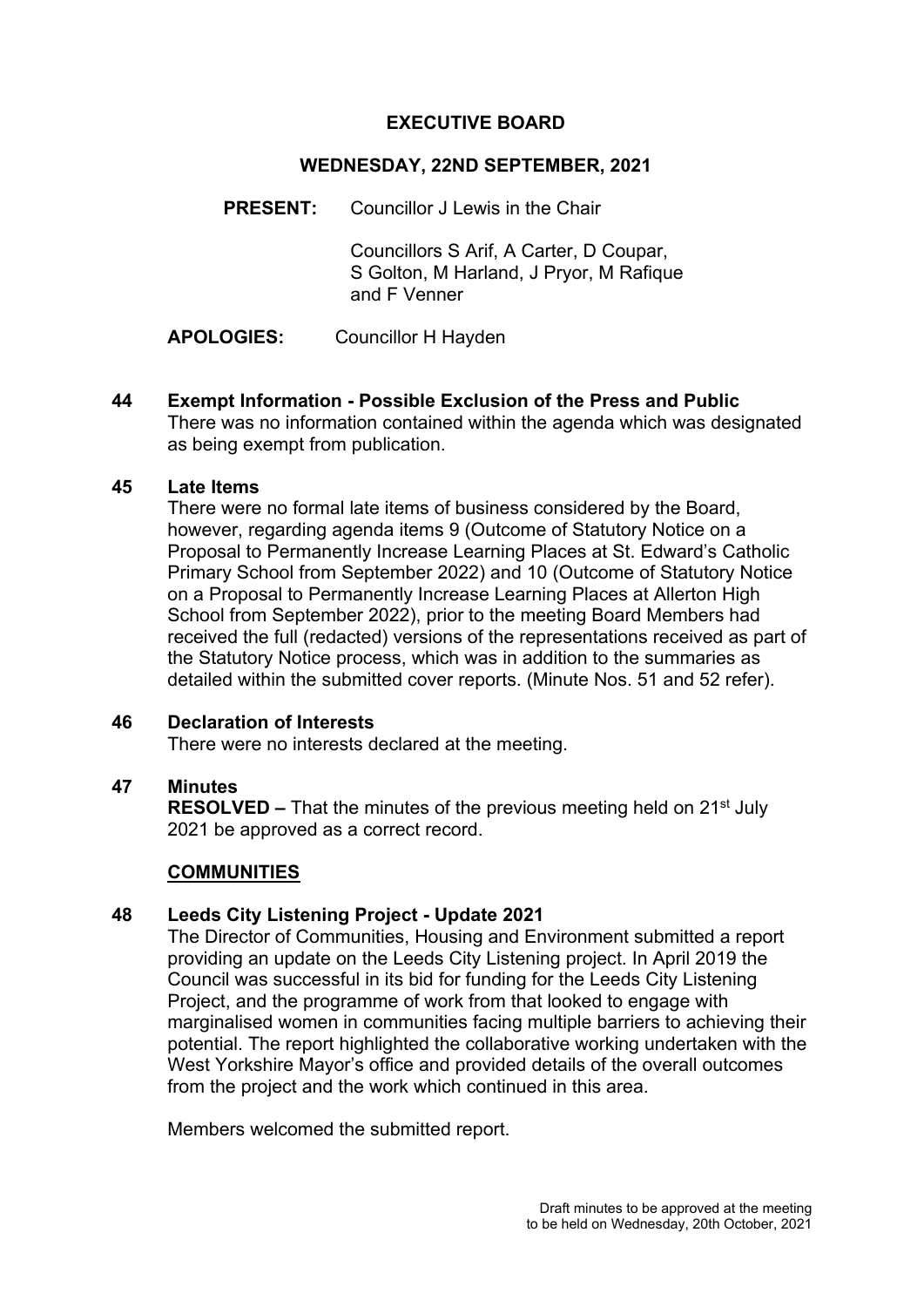In response to a Member's enquiry regarding how the women involved in sex work within the Managed Approach in Holbeck were being supported and engaged as part of this initiative, further detail was provided regarding the relevant organisations which were involved in the City Listening Project.

Also, responding to a specific enquiry about knife crime in the community, it was undertaken that a response would be provided to the Member in question around the approach being taken towards addressing such issues.

Members also received further information on how actions arising from the specific conversations had as part of the project would be progressed and monitored.

# **RESOLVED –**

- (a) That the City Listening Project update report, as submitted, be approved;
- (b) That actions continue to be taken to ensure that the voice of women is heard in key Council work, for example initiatives such as;
	- Ending Violence Against Women and Girls Working Group;
	- City Centre violence Against Women and Girls Thematic Working Group;
	- Period poverty;
	- Forgotten Women Project;
	- Women Friendly City.
- (c) That the work which is currently ongoing in collaboration between the West Yorkshire Mayor's office and Leeds City Council in regard to Violence Against Women and Girls, be supported;
- (d) That the partnership working taking place between Leeds City Council and Women's Lives Leeds, be continued; and
- (e) That it be noted that the Director of Communities, Housing and Environment is responsible for the implementation of decisions made by Executive Board in respect of this report.

# **ECONOMY, CULTURE AND EDUCATION**

# **49 Future trends and opportunities in our city and local centres**

The Director of City Development submitted a report providing an update on the work which had been undertaken to date regarding the future of the city and local centres moving forward, and how the city and local centres respond to people's changing routines and the implications arising from the pandemic, with the report outlining proposed next steps in order to support and progress this agenda.

In considering the report, Members highlighted the importance of acknowledging the individuality of each local centre and welcomed the fact that bidding processes for external funding streams would be undertaken for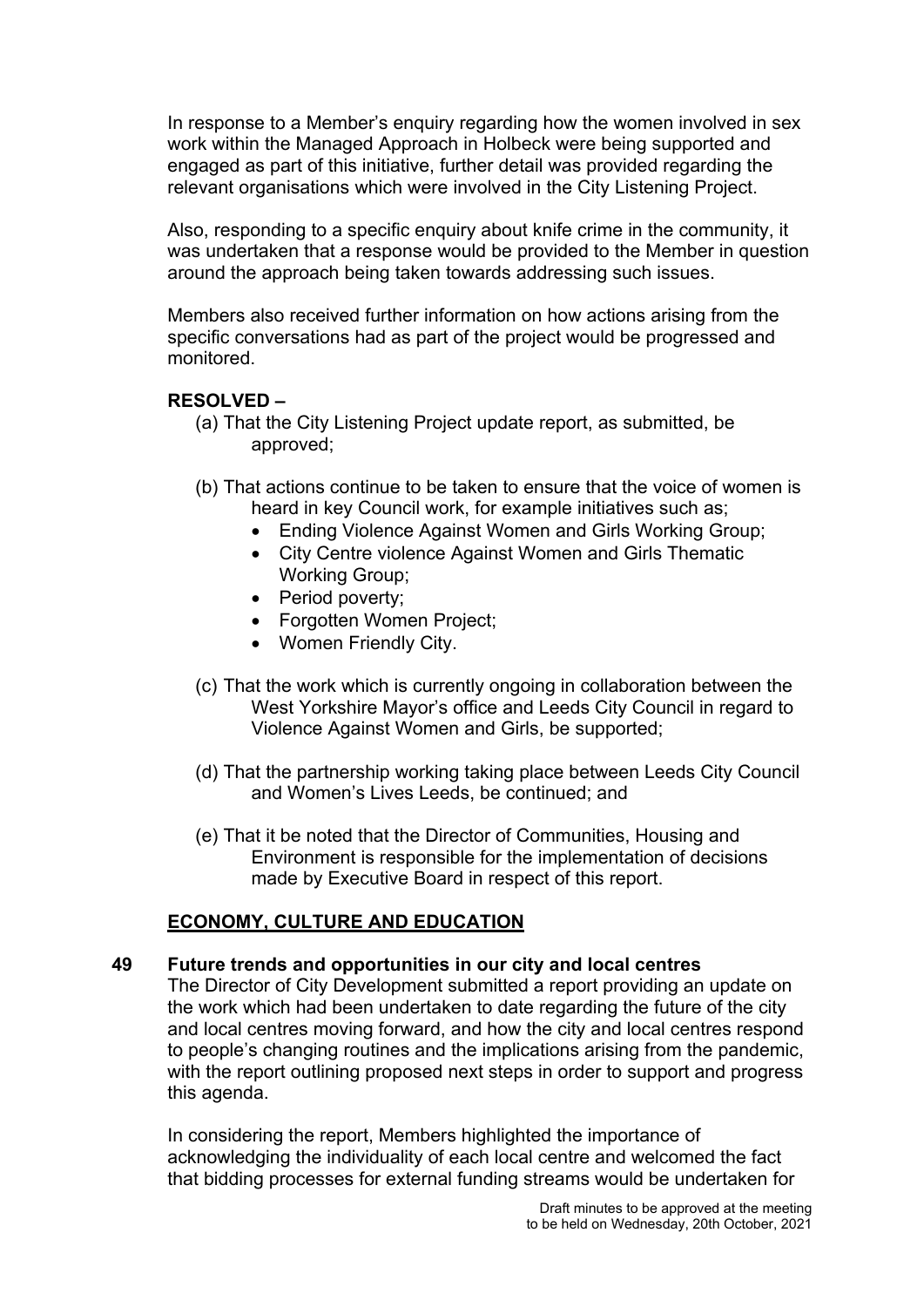appropriate schemes across the city. It was also noted that the actions being taken to progress this agenda including the Board's consideration of this report would help to ensure that the Council had a firm basis on which to maximise its opportunities to successfully bid for such funding.

With regard to the provision of 'Changing Places' toilet facilities, the Board received an update regarding the current position in Leeds, and it was undertaken that a further written update would be provided to the Member in question regarding any funding being sought for further provision across the city. Members also discussed the role of the Council in ensuring that developers delivered such facilities in new developments in instances where prior agreement to do so had been reached.

Responding to a Member's comments regarding the proposed approach detailed in the report, it was emphasised that given the financial challenge that continued to be faced the Council was heavily reliant upon external funding streams to deliver the proposals outlined. Members also noted that the overall aim of this agenda was to improve the local and city centre economies whilst also developing sustainable and inclusive growth. Further to this, a Member highlighted the importance of robust consultation taking place with affected communities when considering proposals for local centres, suggesting the involvement of the Council's Communities Team in such matters.

#### **RESOLVED –**

- (a) That the work which has been undertaken as detailed in the submitted report looking at the future of Leeds' city and local centres, be noted;
- (b) That the recommendations for next steps, as outlined in the submitted report and as listed below, be approved; and that agreement be given that they are the right areas of focus to take forward at this stage with the resources the Council has available; that the potential for additional resources through successful Government funding bids be noted; and that such matters be delegated to the Director of City Development:
	- (i) We will continue to identify and deliver transformational projects across the city, linked to external funding streams.
	- (ii) We will explore how we can facilitate flexible workspaces and co-working spaces in areas outside of the city centre.
	- (iii) We will work to capitalise on the role of Culture for the future of our centres, including the opportunities presented through Leeds2023.
	- (iv) We will continue to support our local centres as we recognise their importance in providing services, employment and social opportunities to local people.
	- (v) We will continue to support businesses across the whole city and we will continue to support people who are seeking employment.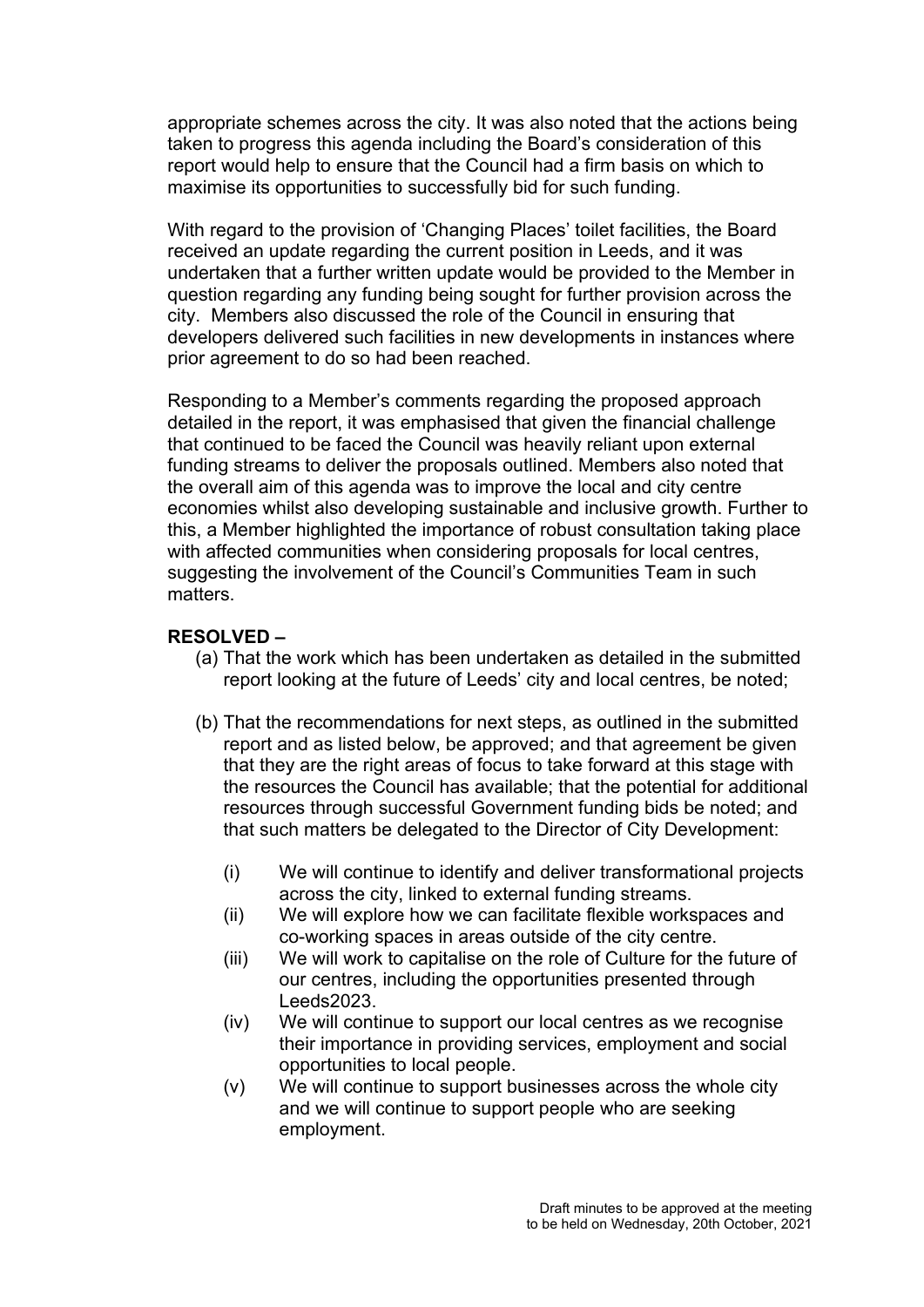- (vi) We will continue to encourage collaboration and experimentation to connect activity across centres of innovation, now and in the future.
- (vii) We will explore how we can create a long-term, sustainable way of collecting local data and intelligence for each of our centres.
- (viii) We will continue to drive this work and these recommendations for next steps forward, both externally across the city and internally within the Council.
- (c) That it be noted that this work will inform the development of and be reflected within the new City Plan for Leeds which is currently underway, and that it be noted that Executive Board will be kept informed of work to develop the City Plan as this progresses.

# **50 Local Government and Social Care Ombudsman report on the decision relating to Summer Born school admission**

The Director of Children and Families submitted a report which informed Executive Board of the findings from a recent Local Government and Social Care Ombudsman report and which provided details on the actions taken by the Council in response to that report.

Responding to a Member's enquiry, the Board received further clarification on the actions which had been taken by the Council in response to the report, including the fact that all other similar requests regarding summer born admissions had been reviewed, and it was confirmed that there were no further outstanding cases.

# **RESOLVED –**

- (a) That the Local Government and Social Care Ombudsman report and the recommendations for improvement, as appended to the submitted report, be noted;
- (b) That it be noted that the responsible officer for this matter is the Head of Learning Systems.

# **51 Outcome of statutory notice on a proposal to permanently increase learning places at St Edward's Catholic Primary School from September 2022**

Further to Minute No. 11, 23 June 2021, the Director of Children and Families submitted a report detailing a proposal brought forward to meet the Local Authority's duty to ensure a sufficiency of school places. Specifically, the submitted report presented a proposal to expand St. Edward's Catholic Primary School to permanently increase the number of places offered at the school in Reception from 20 to 30 places from September 2022. The submitted report summarised the representations received during the statutory notice period and which sought a final decision on the proposal.

Prior to the meeting, Board Members had received for their consideration the full (redacted) versions of the representations received as part of the Statutory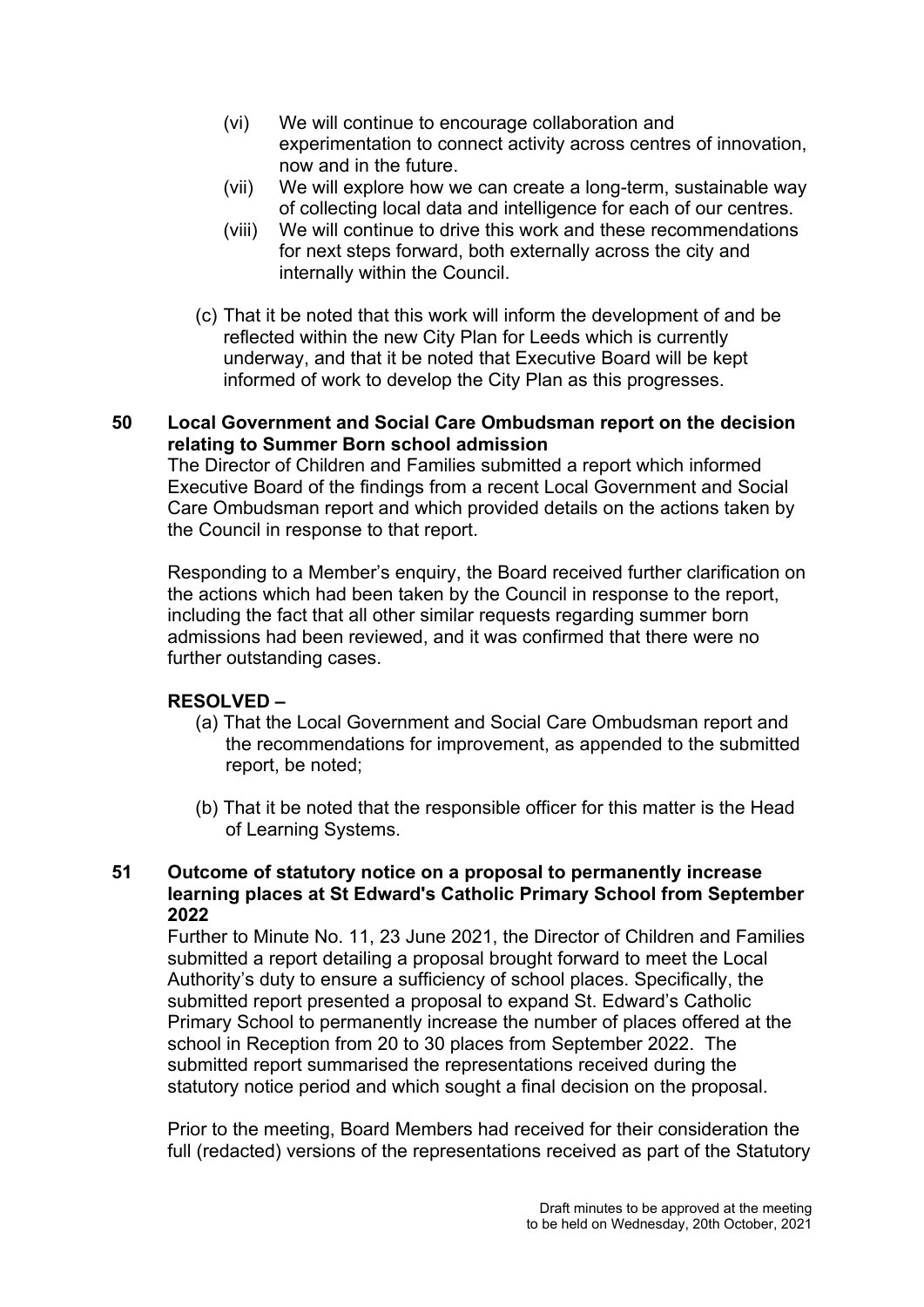Notice process, which was in addition to the summaries as detailed within the submitted cover report.

In introducing the report, the Executive Member highlighted that the matter had been considered by the Children and Families Scrutiny Board, with it being noted that the statement and recommendations of the Scrutiny Board arising from such consideration were appended to the report. The Executive Member confirmed that he was happy to accept all of the Scrutiny Board recommendations, and specifically regarding the recommendation that all consultation responses be shared in full with Executive Board Members, it was suggested that these be handled as 'Background Documents' which would be published alongside the agenda papers, but not form part of the formal agenda, so that Board Members had access to such information.

In considering the report, a Member highlighted the importance of ensuring that any agreed actions arising from consultation with Ward Members, specifically in response to transport, highways or access issues were not delayed, but implemented during the relevant construction period, with it being undertaken that any specific concern that a Member had would be investigated.

#### **RESOLVED –**

- (a) That the proposal to expand St. Edward's Catholic Primary School to permanently increase the number of places offered at the school in Reception from 20 to 30 places with effect from September 2022, be approved;
- (b) That the recommendation to exempt the decisions arising from this report from the Call In process, for the reasons as set out in paragraph 23 of the submitted report, be approved;
- (c) That it be noted that the responsible officer for the implementation of such matters is the Head of Learning Systems;
- (d) That the conclusions and recommendations of the Scrutiny Board (Children and Families) arising from its consideration of the proposal to increase learning places at St. Edward's Catholic Primary School, as appended to the submitted report, be noted and accepted.

(The Council's Executive and Decision Making Procedure Rules state that a decision may be declared as being exempt from the Call In process by the decision taker if it is considered that the matter is urgent and any delay would seriously prejudice the Council's or the public's interests. In line with this, the resolutions contained within this minute were exempted from the Call In process, as per resolution (b) above, and for the reasons as detailed within paragraph 23 of the submitted report)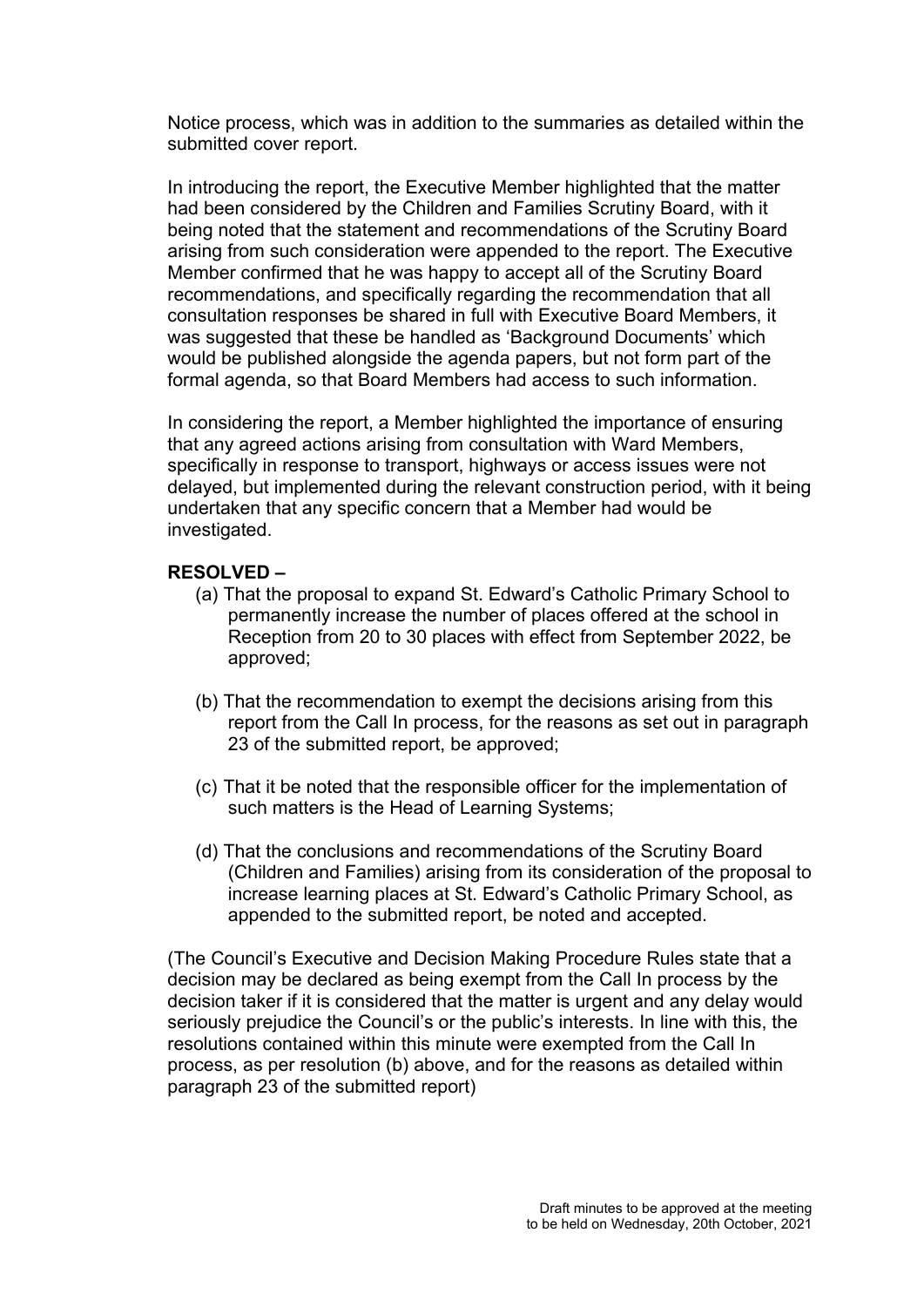### **52 Outcome of statutory notice on a proposal to permanently increase learning places at Allerton High School from September 2022**  Further to Minute No. 10, 23 June 2021, the Director of Children and Families submitted a report detailing a proposal brought forward to meet the Local Authority's duty to ensure a sufficiency of school places. Specifically, the submitted report detailed a proposal to permanently expand secondary provision at Allerton High School from a capacity of 1100 to 1400 pupils by increasing the admission number in Year 7 from 220 to 280, with effect from September 2022. The submitted report summarised the representations received during the statutory notice period and which sought a final decision on the proposal.

Prior to the meeting, Board Members had received for their consideration the full (redacted) versions of the representations received as part of the Statutory Notice process, which was in addition to the summaries as detailed within the submitted cover report.

In considering the report, assurance was provided that relevant Ward Members would continue to be kept informed on the progress of agreed actions being taken in response to any concerns raised around transport and highways issues.

# **RESOLVED –**

- (a) That the proposal to permanently expand secondary provision at Allerton High School from a capacity of 1100 to 1400 pupils by increasing the admission number in Year 7 from 220 to 280, with effect from September 2022, be approved;
- (b) That the recommendation to exempt the decisions arising from this report from the Call In process, for the reasons set out in paragraph 24 of the submitted report, be approved;
- (c) That it be noted that the responsible officer for implementation of such matters is the Head of Learning Systems.

(The Council's Executive and Decision Making Procedure Rules state that a decision may be declared as being exempt from the Call In process by the decision taker if it is considered that the matter is urgent and any delay would seriously prejudice the Council's or the public's interests. In line with this, the resolutions contained within this minute were exempted from the Call In process, as per resolution (b) above, and for the reasons as detailed within paragraph 24 of the submitted report)

# **LEADER'S PORTFOLIO**

**53 Update on Coronavirus (COVID19) pandemic – Response and Recovery Plan** 

Further to Minute No. 36, 21 July 2021, the Chief Executive submitted a report providing the latest details of the wide ranging activity being undertaken across the multi-agency partnership as part of the response to, and recovery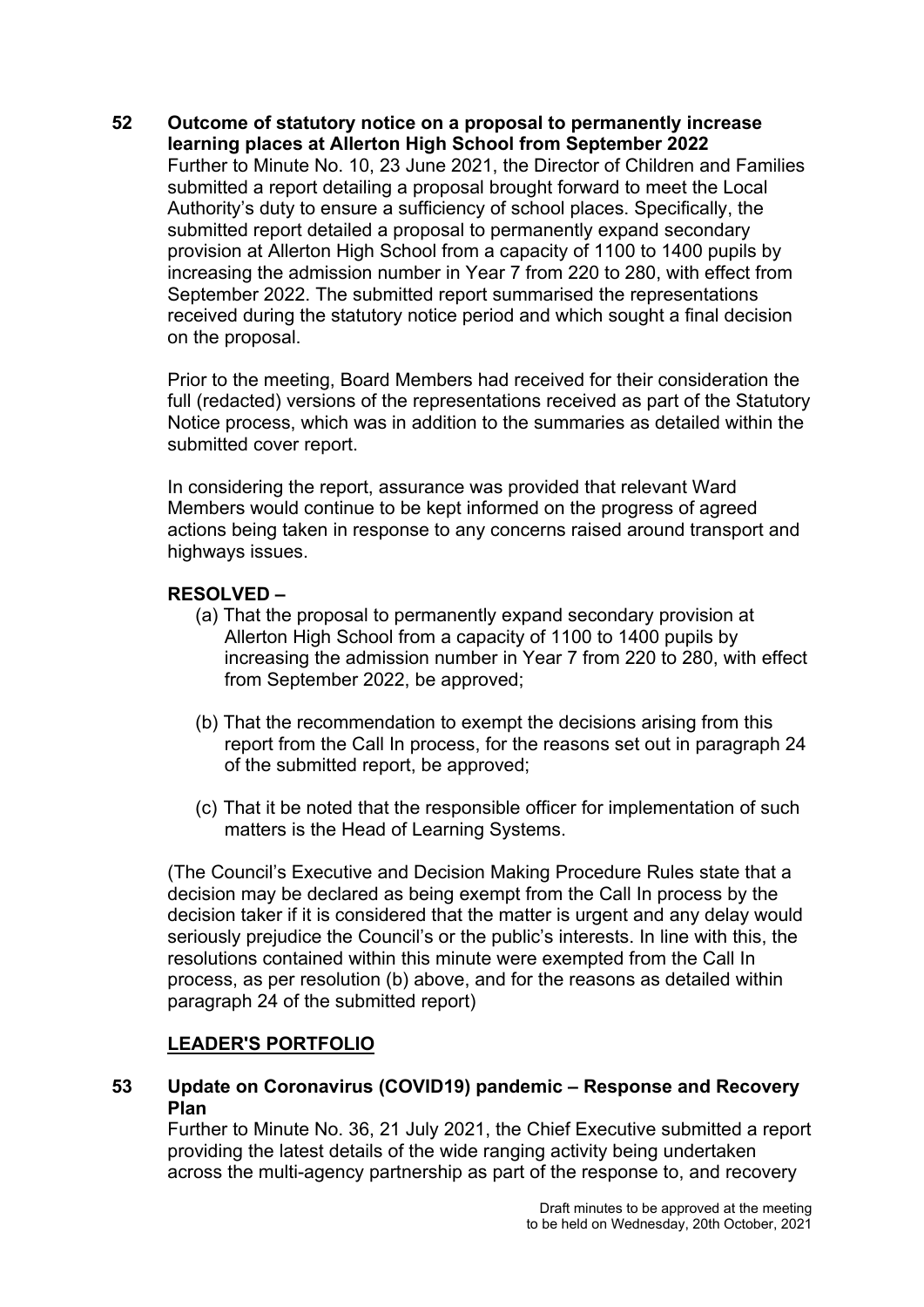from the Covid-19 pandemic. Key information in the report included details of the work undertaken to increase vaccination uptake, recover backlogs on services, control the number of cases across the city, as well as encouraging continued testing, tracing and isolating within the context of most restrictions being removed and living with the virus.

The Board received an update on the progress being made on the continued vaccination roll out across the city. Also, responding to an enquiry, information was provided on the actions being taken to monitor the relevant data and promote vaccinations in communities where hesitancy remained.

Regarding Members' comments on a number of issues, the Board received further information on the actions being taken to progress the response and recovery from the pandemic as set out in the appended plan, with particular discussion around the scale of the challenge faced, the ongoing resumption of services, the establishment of new ways of working and the aim of ensuring that services were delivered in the most effective way. The Board also received further information on the challenges and pressures being faced during the recovery process, not only in Local Government, but across all sectors.

Responding to a specific enquiry regarding officer attendance at site visits, reassurance was provided that where appropriate, such visits would be made, with it being undertaken that any specific concerns that the Member in question had on this issue could be addressed separately. More generally, it was noted that such matters would be considered by the Council's Silver Group to ensure that a consistent approach was being taken across directorates.

Specifically with regard to the Council's Planning Service, Members highlighted their willingness for further consideration to be given to the making of representations to Government about providing Local Authorities with greater powers around the setting of planning fees.

#### **RESOLVED –**

- (a) That the updated Response & Recovery Plan, as detailed at Annex A to the submitted report, which is the summary plan for the period ahead and which also details ongoing response, risks, recovery and service recovery efforts, be noted;
- (b) That the updated Local Outbreak Management Plan for Leeds, as detailed at Annex B to the submitted report, which the report highlights is in-line with the Government's current Contain Framework, be noted;
- (c) That a summary of national developments since the last meeting of Executive Board (Annex C) and the latest Covid-19 Dashboard detailing information across the seven key themes (Annex D), be noted;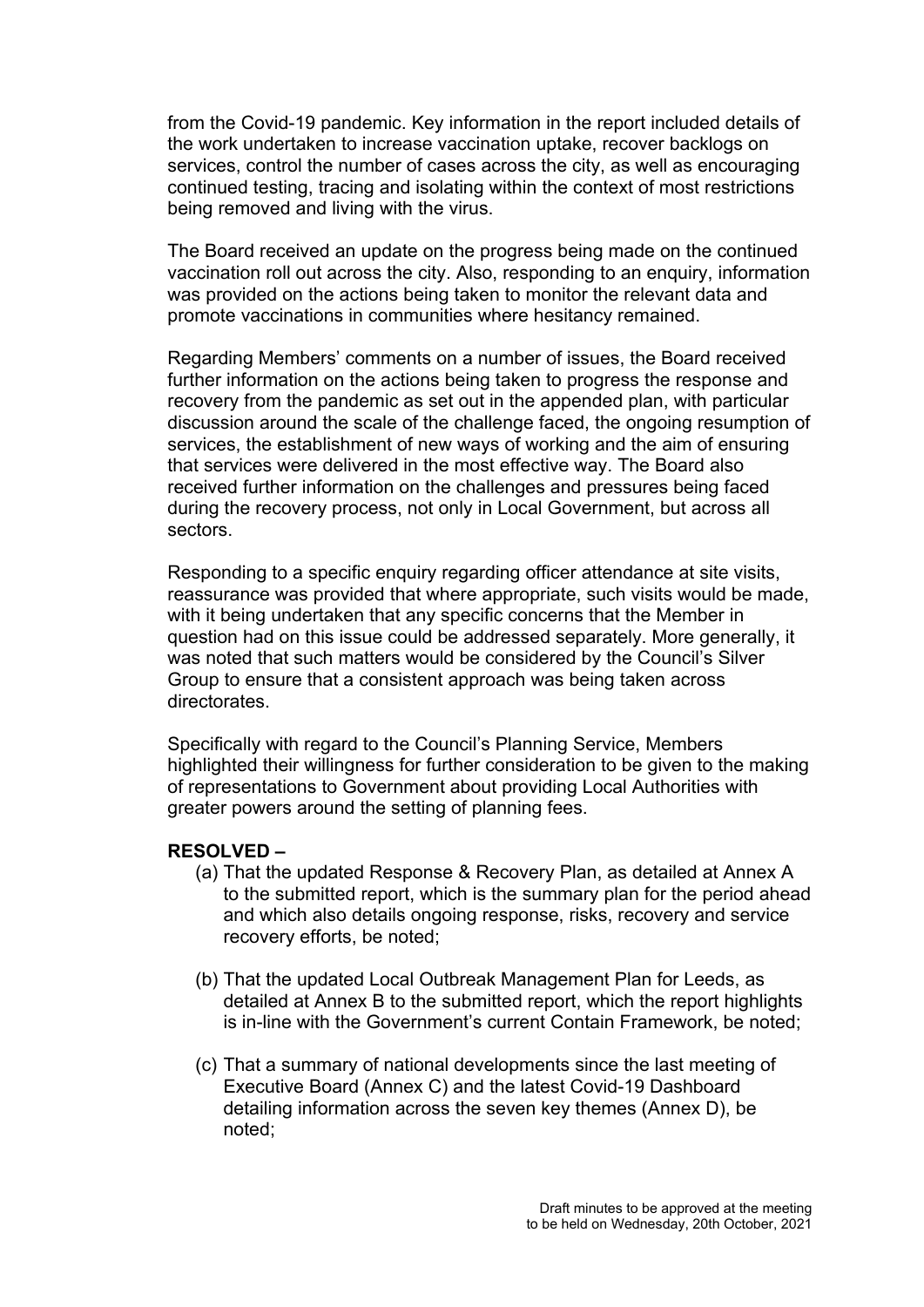(d) That it be noted that there are national announcements anticipated which will influence local plans, with it also being noted that the next full update to Executive Board will be in December 2021, with regular Member updates continuing to be provided.

# **RESOURCES**

# **54 West Yorkshire Pension Fund - Divestment from Fossil Fuels**

Further to Minute No. 52 of the Climate Emergency Advisory Committee (CEAC) meeting held on 18th January 2021, the Director of Resources submitted a report which presented for the Board's consideration the Climate Emergency Advisory Committee's recommendation to the West Yorkshire Pension Fund (WYPF) regarding the divestment from fossil fuels.

In introducing the report, the Executive Member highlighted that although the Council had no direct decision making powers over WYPF, it was appropriate to raise the issue of investment in fossil fuels with the Pension Fund in response to the Climate Emergency, and the prospect of such investments losing value.

The Board discussed this matter in detail and acknowledged that the WYPF Board members had a duty to act in the best financial interests of its members. Also, Executive Board considered the role of the Council in this process and that of WYPF Board members. Members also highlighted how the consideration of the report raised people's awareness of the issue of climate change. At the same time it was acknowledged that the recommendation of CEAC to divest from fossil fuels within three years was not supported due to the financial risks involved. The Council would look to receive information from WYPF regarding progress on divesting from fossil fuels at the appropriate time and in a way that minimised the risk of any losses being incurred.

**RESOLVED –** That the West Yorkshire Pension Fund be requested to:-

- (i) be explicit about acknowledging the Climate Emergency and the need to divest from fossil fuels;
- (ii) actively look to divest into alternative, cleaner investments with comparable returns; and
- (iii) report annually against the progress on divestment, specifically against the region's declared net zero target.

# **55 Gambling Act 2005 - Public Consultation on Policy**

The Director of Communities, Housing and Environment submitted a report which presented to the Board details of the triennial review of the Gambling Act 2005 Statement of Licensing Policy, and which sought the Board's approval to refer the matter to the relevant Scrutiny Board in accordance with the Budgetary and Policy Framework Procedure Rules.

**RESOLVED –** That the contents of the submitted report, including the outcomes from the related statutory consultation exercise undertaken, be noted; and that the matter be referred to Scrutiny Board (Environment,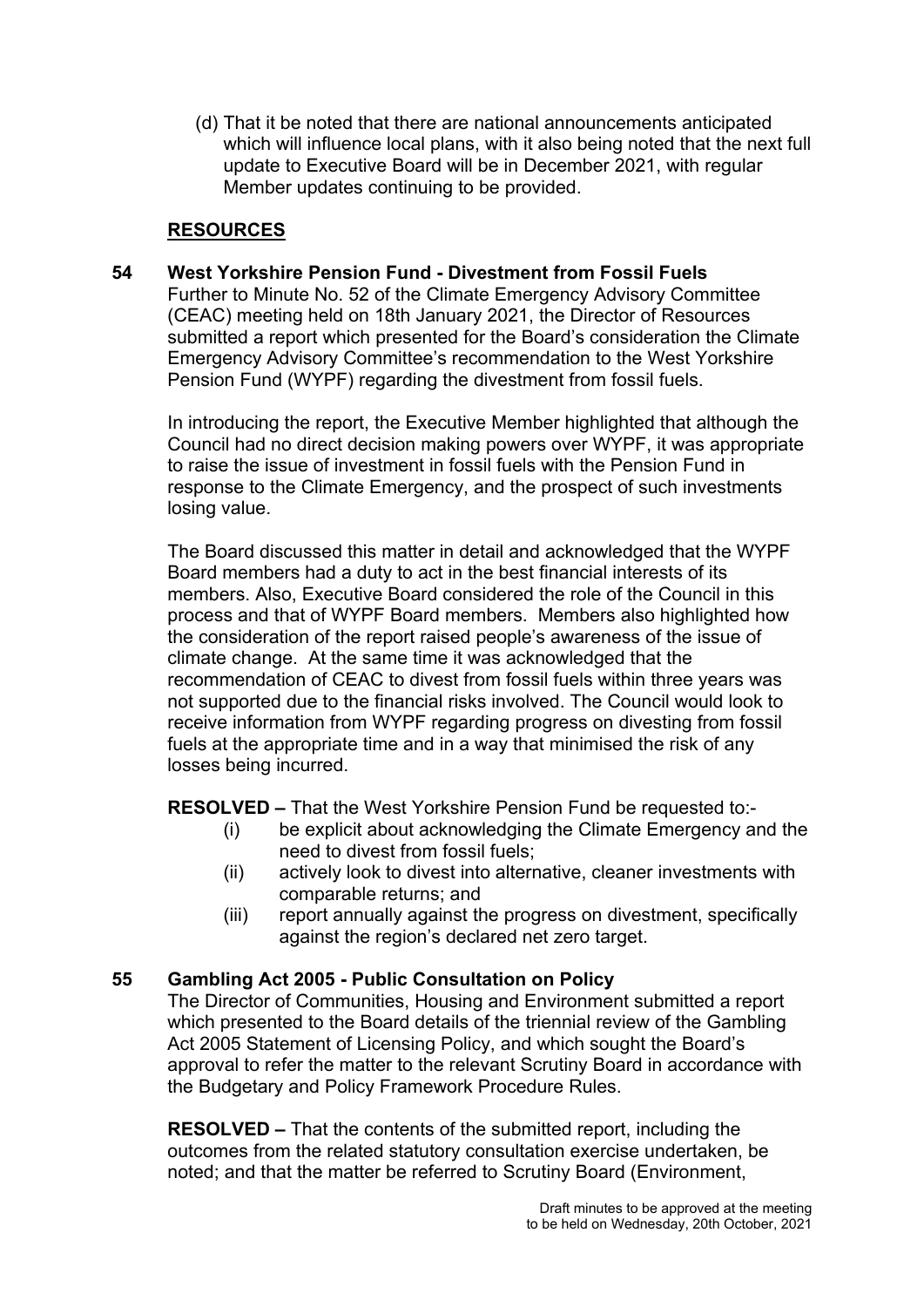Housing and Communities) for consideration in line with the Council's Budgetary and Policy Framework Procedure Rules.

(The matters referred to within this minute, given that they were decisions being made in accordance with the Budget and Policy Framework Procedure Rules, were not eligible for Call In, as Executive and Decision Making Procedure Rule 5.1.2 states that the power to Call In decisions does not extend to those decisions being made in accordance with the Budget and Policy Framework Procedure Rules)

# **56 Taxi and private hire licensing - Proposed new criterion in Suitability (Convictions) Policy**

The Director of Communities, Housing and Environment submitted a report which sought the Board's approval to undertake a consultation exercise upon proposed new criterion for minor motoring convictions for determining the suitability of applicants and licensees as drivers in taxi and private hire licensing.

In introducing the report and in outlining the proposed process moving forward, the Executive Member highlighted the following corrections proposed to be made to the submitted report:

- That the outcomes of the consultation would be considered by Licensing Committee followed by Executive Board, and not the other way around as detailed within the report; and
- That the consultation period be scheduled for 6 weeks duration, rather than the 4 weeks, as detailed within the report.

In considering the report, Members discussed several matters including the importance of continuing to ensure that appropriate safeguarding measures remained in place, the timing of the proposed consultation process, the impact suffered by the taxi trade during the pandemic, the actions being taken to simplify the consultation process for stakeholders and make it as accessible as possible, the actions being taken to provide wider support for drivers as part of the recovery from the pandemic, and addressing the issue of wider harmonisation across neighbouring Authorities.

With regard to the wider harmonisation of the taxi and private hire trade across neighbouring Authorities, it was noted that work continued in this area, with the aim that further detail would be presented to the Board at the appropriate time.

# **RESOLVED –**

- (a) That the contents of the submitted report, subject to the inclusion of the corrections detailed above, be noted;
- (b) That a consultation exercise on the new criterion in the Suitability Policy, as presented within the submitted report/appendices, but subject to the inclusion of the corrections detailed above, be approved;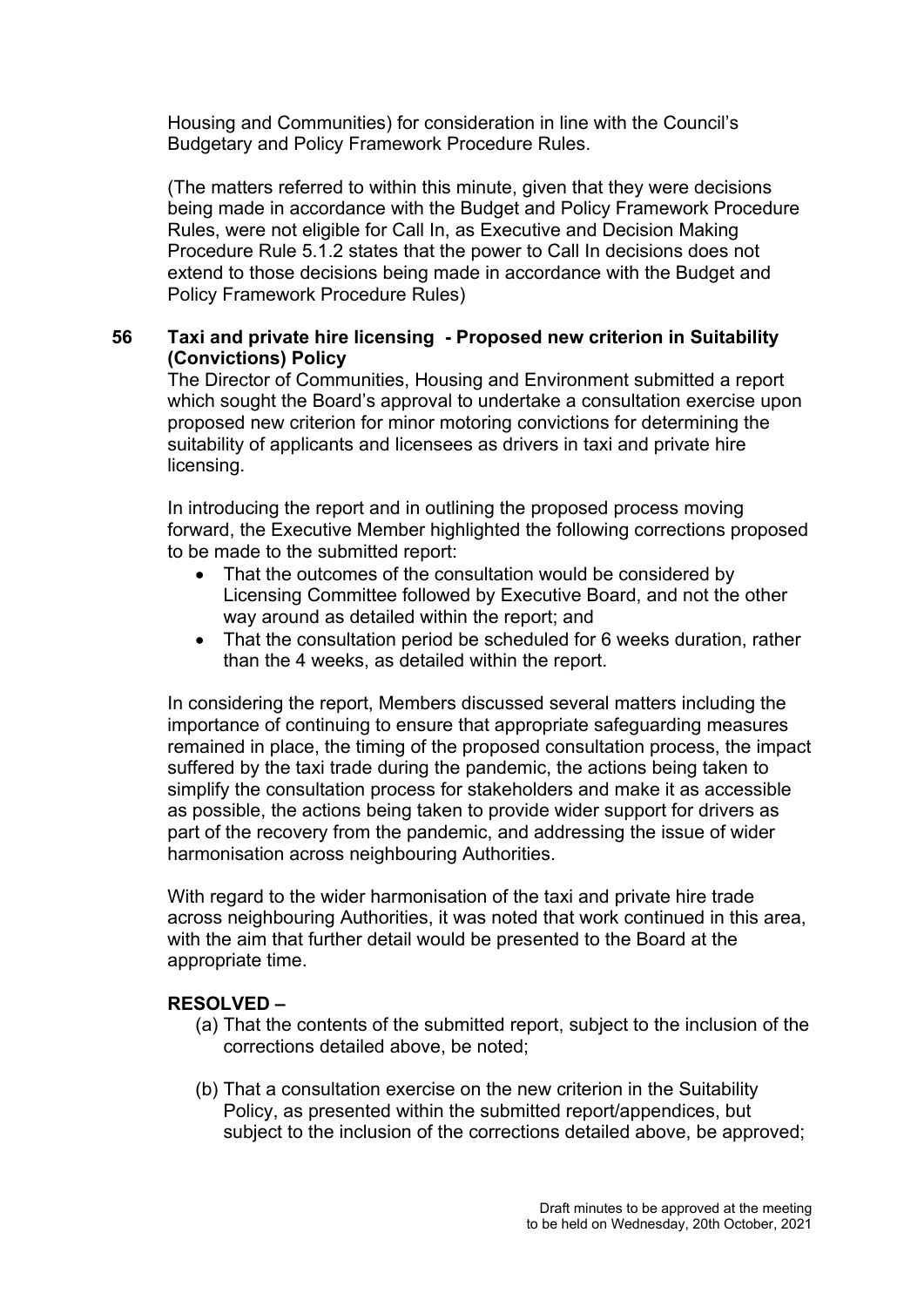(c) That a further report be submitted to the Board outlining the findings of the consultation and making final proposals on the policy to be adopted.

# **57 Revenue Savings Proposals for 2022/23 to 2024/25**

The Chief Officer (Financial Services) submitted a report which outlined details of proposed savings over the next three years to meet the financial challenge which continued to be faced by the Council. The proposals were categorised as either 'Business as Usual' or 'Service Reviews'.

Members acknowledged that a number of assumptions have had to be made in respect of the current position, whilst further detail on announcements such as the Government's Spending Review were awaited.

The Board noted the work which was underway, with specific reference being made to the review being undertaken into procurement services. In considering such matters, Members noted the intention to submit further reports and proposals to the November and December Executive Board meetings.

# **RESOLVED –**

- (a) That the financial position for 2022/23 to 2024/25, as outlined in the submitted report, be noted, and that it also be noted that further savings are required to deliver a balanced budget position for 2022/23 and to close the projected gaps in the years 2023/24 and 2024/25;
- (b) That the 'Business as Usual' savings, as outlined, be noted, with it also being noted that decisions to give effect to them shall be taken by the relevant Director or Chief Officer in accordance with the Officer Delegation Scheme (Executive functions);
- (c) That it be agreed that consultation commences where required with regard to the 'Service Review' proposals, as detailed in the submitted report, with it being noted that decisions to give effect to them shall be taken by the relevant Director or Chief Officer, following any consultation period, in accordance with the Officer Delegation Scheme (Executive functions).

# **58 The Medium Term Financial Strategy 2022/23 - 2026/27**

The Chief Officer (Financial Services) submitted a report which provided an update on the Council's Medium Term Financial Strategy for 2022/23 to 2026/27, with the report highlighting how the strategy aimed to deliver a robust and sustainable approach towards establishing and maintaining a stable and prudent financial basis upon which the Council's services were delivered.

Responding to a Member's enquiry, officers undertook to provide the Member in question with the latest information on the Council's level of Reserves.